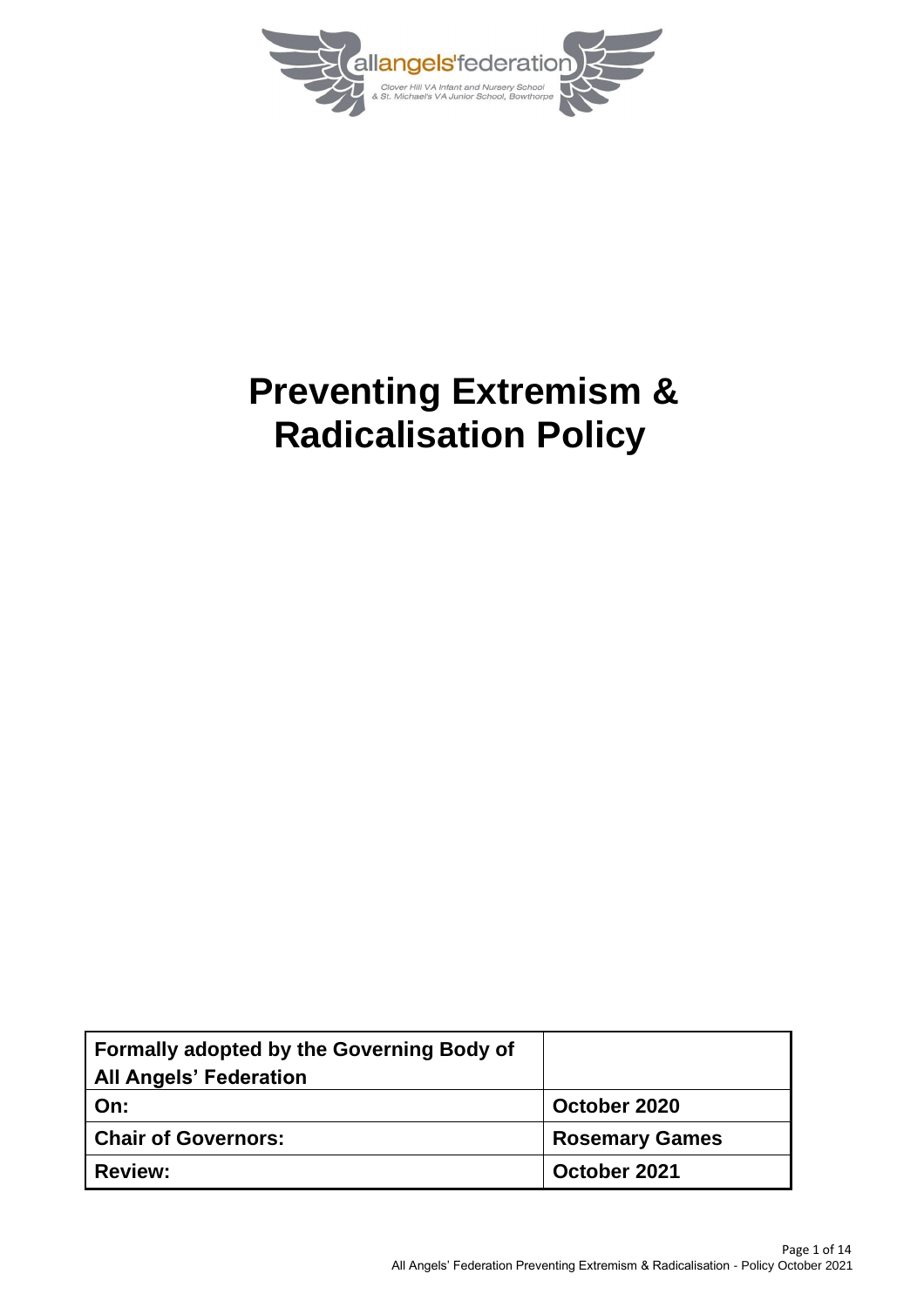

#### **Background**

The Counter-Terrorism and Security Act, which received Royal Assent on 12 February 2015, places a duty on specified authorities, including schools and colleges, to have due regard to the need to prevent people from being drawn into terrorism ("the Prevent duty"). The Prevent duty reinforces existing duties placed upon educational establishments for keeping children safe by:

- Ensuring a broad and balanced curriculum is in place to promote the spiritual, moral, social and cultural development of pupils.
- Assessing the risk of pupils being drawn into extremist views.
- Ensuring safeguarding arrangements by working in partnershipwith local authorities, police and communities.
- Training staff to provide them with the knowledge and ability to identify pupils who may be vulnerable to radicalisation.
- Keeping pupils safe online by using effective filtering and usage policies.

#### **Policy Consultation & Review**

This policy is available on our school website and in hardcopy from the school office on request.

The policy is provided to all staff and should be read in conjunction with the following policies:

- Safeguarding & Child Protection Policy
- Equality Policy
- Behaviour for Learning and Relationships Policy
- E-Safety Policy
- Staff Code of Conduct
- Whistle-blowing Policy

This policy will be reviewed in full by the Governing Body on an annual basis as part of the review of the Safeguarding & Child Protection Policy. This policy was last reviewed and agreed by the Governing Body as set out below and it is due for review annually.

Date Reviewed and agreed by Governors: October 2021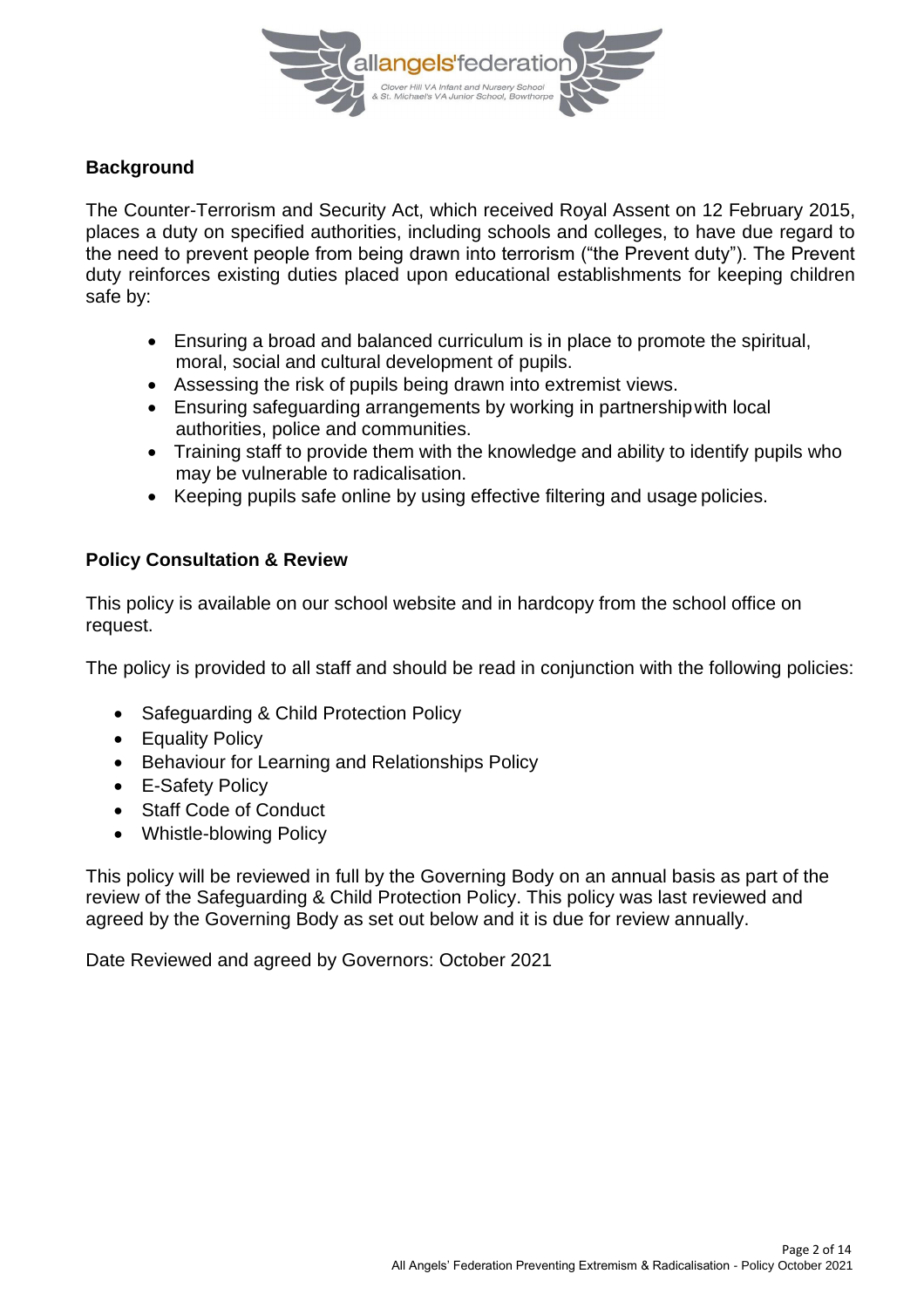

#### **CONTENTS**

| <b>Section</b>    |                                                                          |
|-------------------|--------------------------------------------------------------------------|
| 1                 | <b>Purpose &amp; Aims</b>                                                |
| $\overline{2}$    | <b>Roles &amp; Responsibilities</b>                                      |
| 3                 | <b>Training</b>                                                          |
| 4                 | The role of the curriculum                                               |
| 5                 | Visitors & the use of School Premises                                    |
| 6                 | <b>Procedures for Managing Concerns</b>                                  |
| $\overline{7}$    | <b>Related Policies</b>                                                  |
| 8                 | <b>Statutory Framework</b>                                               |
| <b>Appendices</b> |                                                                          |
| 1                 | <b>Glossary of Terms</b>                                                 |
| $\mathbf{2}$      | <b>Vulnerability Checklist</b>                                           |
| 3                 | <b>Person Vulnerable to Radicalisation (VTR)</b><br><b>Referral Form</b> |

#### **1. PURPOSE & AIMS**

*1.1* The All Angels' Federation is fully committed to safeguarding and promoting the welfare of all its pupils. We recognise that safeguarding against radicalisation and extremism is no different to safeguardingagainst any other vulnerability in today's society*.*

*1.2* Our schools fully recognise the contribution they can make to promoting the welfare of children and protecting them from harm. This policy setsout our strategies and procedures to protect vulnerable pupils from being radicalised or exposed to extremist views. The elements of our policy are prevention, protection and support.

*1.3* At The All Angels' Federation, we will ensure that:

- All staff, volunteers and governors, have an understanding of what radicalisation and extremism is and why we need to be vigilant in school. Through training, staff, volunteers and governors will know what theschool policy is on tackling extremism and radicalisation and how to respond when concerns arise.
- Through our curriculum, we will promote the spiritual, moral, social and cultural development of pupils.
- Parents/carers and pupils will know that the school has policies in place to keep pupils safe from harm and that the school regularly reviews these systems to ensure they are appropriate and effective.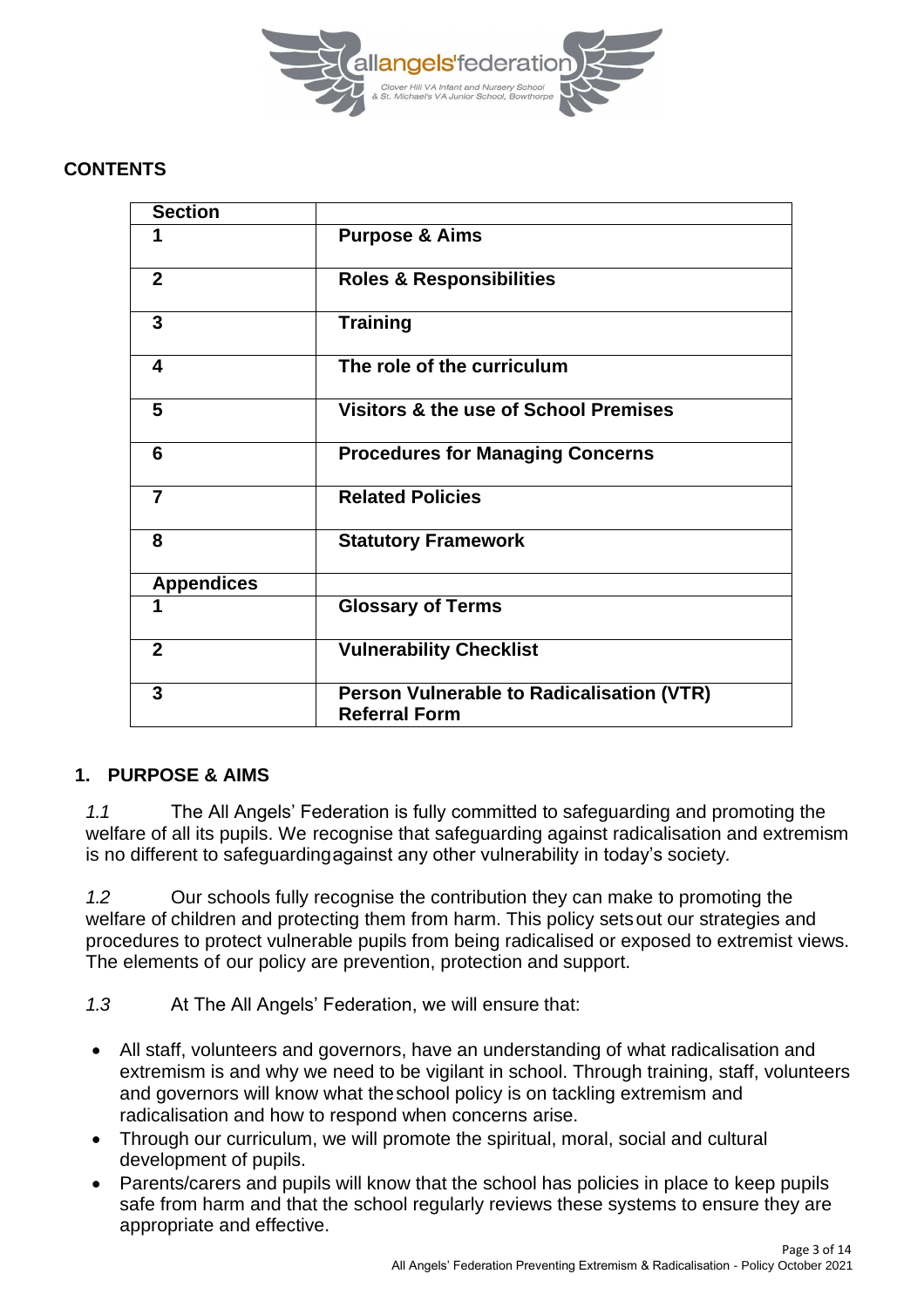

*1.4* This policy applies to all pupils, staff, parents, governors, volunteers and visitors.

*1.5* A glossary of related terms and indicators of vulnerability to extremism can be found in Appendices 1 & 2 of this policy.

## **2. ROLES AND RESPONSIBILITIES**

*2.1* It is the responsibility of *every* member of staff, volunteer and regular visitor to our school to ensure that they carry out the requirements of this policy and, at all times, work in a way that will safeguard and promote the welfare of all of the pupils at this school.

*2.2* The Governing Body of The All Angels' Federation is accountable for ensuring the effectiveness of this policy and our compliance withit. The Governing Body will ensure that:

- This policy is reviewed annually alongside our Safeguarding & Child Protection Policy.
- All staff undertake appropriate training that equips them with the skills to identify and respond appropriately to concerns regarding extremism and radicalisation.
- The Headteacher and Designated Safeguarding Leads will assess the risk of pupils being drawn into extremist views. The risk assessment may include consideration of the school's curriculum, the use of school premises by external agencies and any other local issues relating to the school community.
- A broad curriculum is in place to deliver the spiritual, moral, social and cultural development of pupils.
- Appropriate safeguarding arrangements are in place by working in partnership with other agencies and communities as required.
- There are systems in place for keeping pupils safe from extremist material when accessing the internet in our school by using effective filtering and usage policies.

*2.3* The Designated Safeguarding Lead (DSL) will carry out their role in accordance with the responsibilities outlined in Annex B of *'Keeping Children Safe in Education'.* As part of this responsibility*,* the DSL will act as the point of contact within our school for any concerns relating to radicalisation and extremism.

*2.4* The DSL at The All Angels' Federation will make referrals in accordance with Norfolk Channel procedures to the CADS where appropriate and will represent our school at Channel meetings as required.

*2.5* The DSL is responsible for ensuring that all staff members and volunteers are aware of our policy and the procedures they need to follow. They will ensure that all staff have received appropriate training.

## **3. TRAINING**

*3.1* Through training, we will ensure that all of our staff are made fully aware of the threats, risks and vulnerabilities that are linked to radicalisation. Staff will be able to identify children at risk of being drawn into extremism and develop the confidence to challenge extremist ideas. All staff will understand how we can provide support to ensure that our pupils are resilient and supported to resist involvement in radical or extreme activities.

*3.2* Our governing body will also undertake appropriate training to ensure they are able to carry out their duty to safeguard all of the children at our school.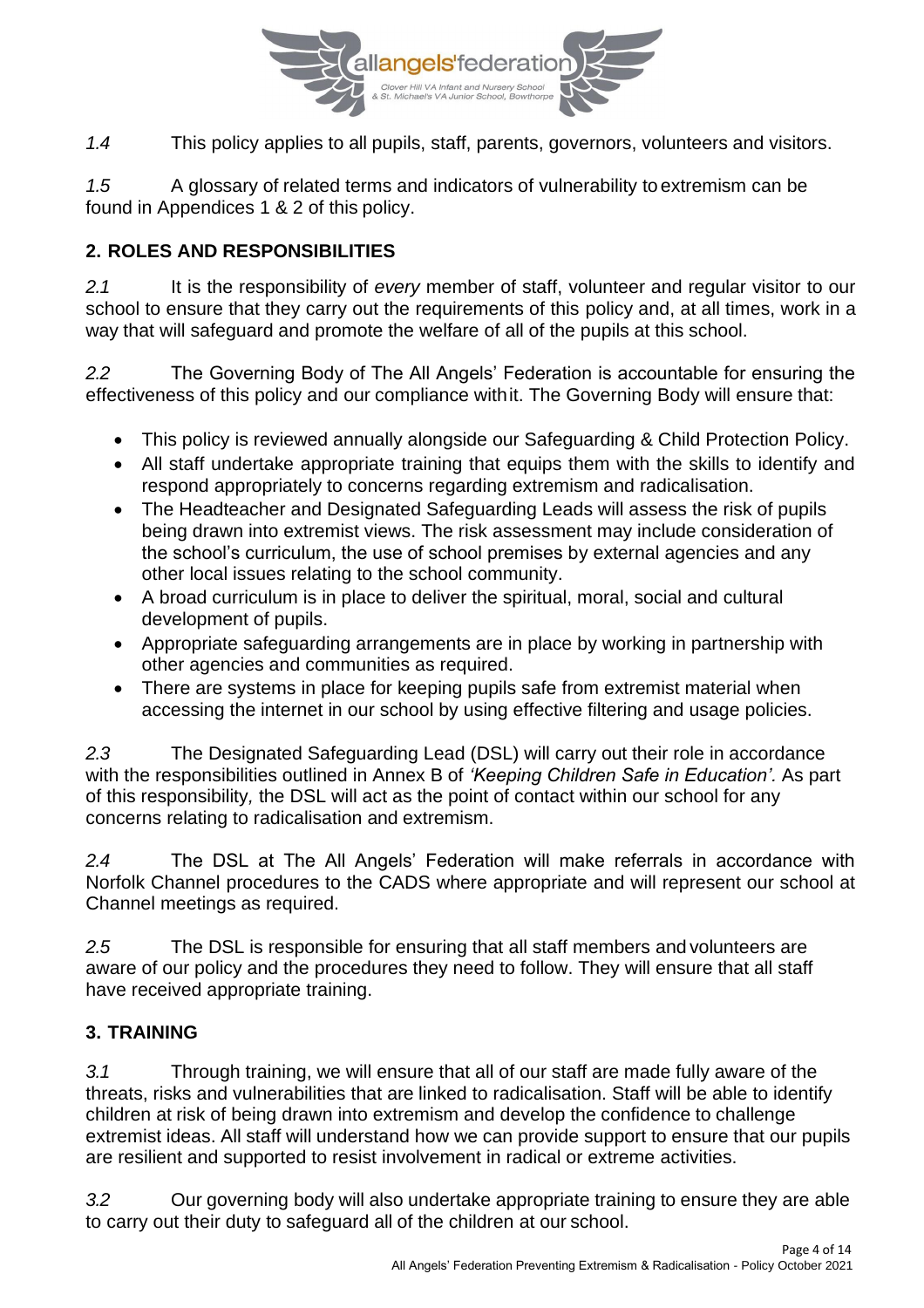

## **4. THE ROLE OF THE CURRICULUM**

*4.1* At The All Angels' Federation we will provide pupils with a broad and balanced curriculum and promote the spiritual, moral, social and cultural (SMSC) development of our pupils. Pupils will be encouraged to regard people of all faiths, races and cultures with respect and tolerance.

*4.2* Through our curriculum we will aim to:

- enable students to develop their self-knowledge, self-esteem and self- confidence;
- enable students to distinguish right from wrong and to respect the civil and criminal law of England;
- encourage students to accept responsibility for their behaviour, show initiative, and to understand how they can contribute positively to the lives of
- those living and working in the locality of the school and to society more widely;
- enable students to acquire a broad general knowledge of and respect for public institutions and services in England;
- further tolerance and harmony between different cultural traditions by enabling students to acquire an appreciation of and respect for their own and other cultures;
- encourage respect for other people; and
- encourage respect for democracy and support for participation in the democratic processes, including respect for the basis on which the law is made and applied in England.
- The school curriculum includes components that help develop critical thinking skills around the power of influence, particularly on-line and through social media.

*4.3* We will achieve this by using a curriculum that includes: Religious Education covering all the main religions, Personal, Social and Health Education which covers a wide range of social issues and situations, circle times and restorative sessions which seek to explore and understand how people feel. We also have a strong pupil support system which has been put in place to ensure that children's welfare and mental health is well provided for.

## **5. VISITORS AND THE USE OF SCHOOL PREMISES**

*5.1* At The All Angels' Federation we recognise the role that external agencies and speakers can play in enhancing the learning experiences of our pupils. Where we use external agencies and individuals in this way, we will positively vet them to ensure that their messages are consistent with, and not in opposition to, the school's values and ethos.

*5.2* Our school will assess the suitability and effectiveness of input from external agencies or individuals to ensure that:

- Any messages communicated to pupils are consistent with the ethos of the school and do not marginalise any communities, groups or individuals;
- Any messages do not seek to glorify criminal activity or violent extremism or seek to radicalise pupils through extreme or narrow views of faith, religion or culture or other ideologies;
- Activities are properly embedded in the curriculum and clearly mapped to schemes of work to avoid contradictory messages or duplication;
- Activities are matched to the needs of pupils;
- Activities are carefully evaluated by schools to ensure that they are effective.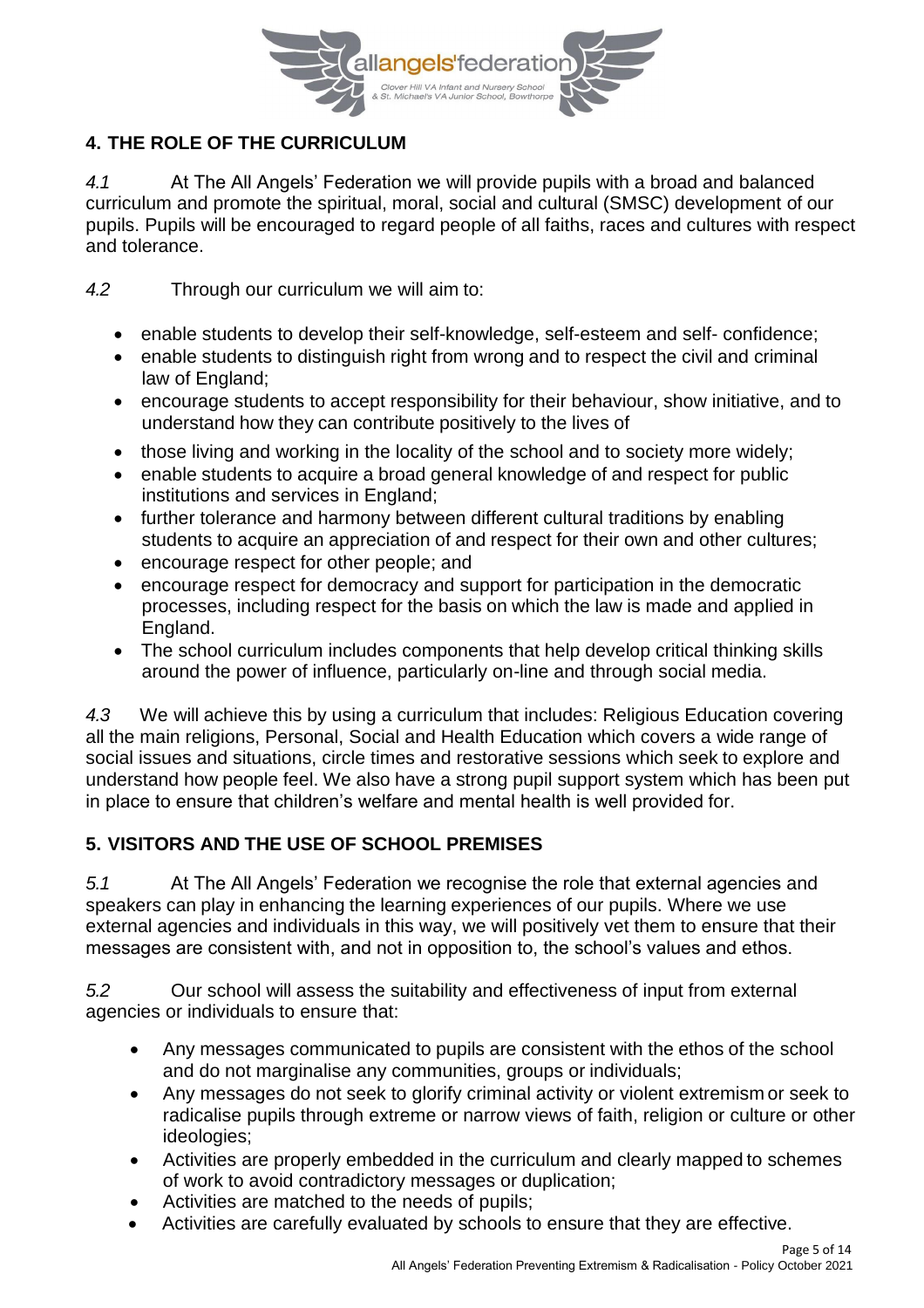

*5.3* Any guest speakers or external agencies will be provided with a copy of our safeguarding procedures on arrival at the school and will be appropriately supervised at all times.

*5.4* When an agreement is made to allow non-school groups or organisations to use the school premises, appropriate checks will be made before agreeing the contract. Usage will be monitored and in the event of any behaviour not in - keeping with the Tackling Extremism and Radicalisation Policy, the school will contact the police and terminate the arrangement.

#### **6. PROCEDURES FOR MANAGING CONCERNS**

*6.1* The All Angels' Federation adheres to the procedures that have been agreed locally through the Norfolk Children's Safeguarding Board for safeguarding individuals vulnerable to extremism and radicalisation. Please also refer to our Safeguarding & Child Protection Policy for further information about our wider safeguarding responsibilities.

*6.2* We recognise that staff at our school play a particularly important role as they are in a position to identify concerns early and provide help for children to prevent concerns from escalating. **All staff are advised to maintain an attitude of '***it could happen here***' where safeguarding is concerned and this includes vulnerability to radicalisation.**

*6.3* At all times we will work in partnership and endeavour to establish effective working relationships with parents, carers and colleagues from other agencies in line with Working Together to Safeguard Children (2018).

*6.4* The Designated Safeguarding Lead (DSL) should be used as a first point of contact any safeguarding concerns in our school. Any member of staff or visitor to the school who receives a disclosure of or suspects that a child is at risk of radicalisation must report it immediately to the DSL or, if unavailable, to the alternate designated person. In the absence of either of the above, the matter should be brought to the attention of the most senior member of staff.

*6.5* Following receipt of any information raising concern about vulnerability to radicalisation, the DSL will consider what action to take and will follow the Norfolk Channel procedures by making a referral via CADS as required. All information and actions taken, including the reasons for any decisions made, will be fully documented.

*6.6* All Channel referrals will be made using the referral form that can be found at Appendix 3.

*6.7* If an allegation is made or information is received about an adult who works in our setting which indicates that they may be unsuitable to work with children because of concerns relating to extremism and radicalisation, the member of staff receiving the information should inform the Headteacher or Chair of Governors immediately in line with the procedures outlined inour Safeguarding Policy and the Whistleblowing Policy.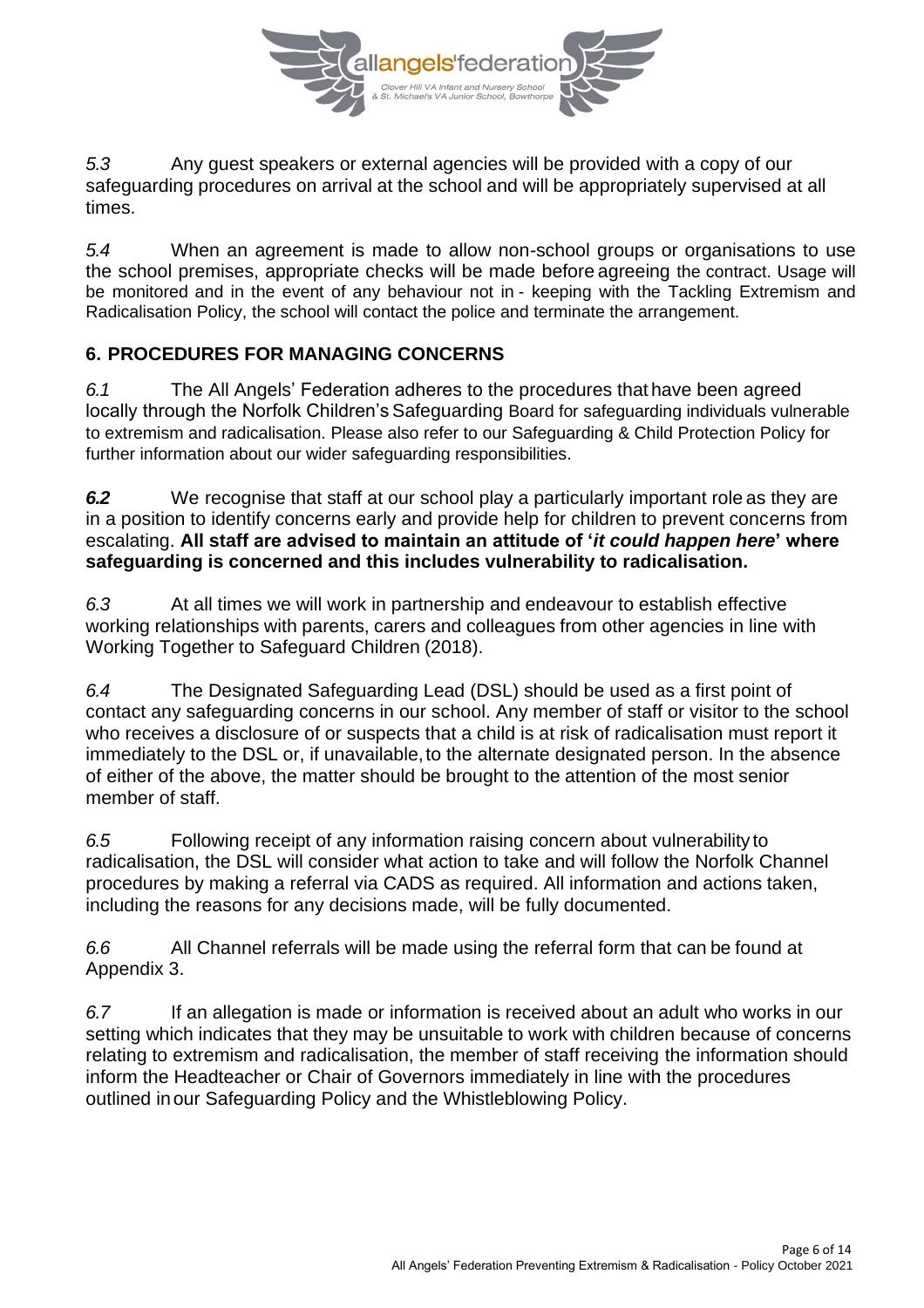

## **7. RELEVANT POLICIES**

*7.1* To underpin the values and ethos of our school and our intent to ensure That pupils at our school are appropriately safeguarded, the following policies should be read in conjunction with this policy:

- Safeguarding incorporating Child Protection
- Behaviour and Relationship (including anti-bullying)
- Equalities
- E-safety
- Health and Safety including site security
- Use of School Premises/Lettings
- Whistle-blowing

## **8. STATUTORY FRAMEWORK**

*8.1* This policy has been devised in accordance with the following legislation and local and national guidance:

- Norfolk Channel Procedures
- The Counter-Terrorism & Security Act 2015
- 'Prevent Duty Guidance: for England & Wales', HM Government (2015) 'Promoting fundamental British values as part of SMSC in schools:
	- Departmental advice for maintained schools', DfE (2014)
- *'Keeping Children Safe in Education'*, DfE (2020)
- '*Working Together to Safeguard Children: A guide to inter–agency working to safeguard and promote the welfare of children*', DfE (2018)
- 'Information Sharing: Advice for practitioners', DfE (March 2018)
- NCCSP Norfolk Community Safety Partnership Plan, 2018 –21
- Norfolk Prevent Strategy and Delivery Plan, 2019-21

## **Appendix 1: Glossary of Terms<sup>1</sup>**

**'Extremism'** is defined in the 2011 Prevent Strategy as vocal or active opposition to fundamental British values, including democracy, the rule of law, individual liberty and mutual respect and tolerance of different faiths and beliefs. We also include in our definition of extremism calls for the death of members of our armed forces, whether in this country or overseas.

'**Non-violent extremism'** is extremism, as defined above, which is not accompanied by violence.

'Prevention' in the context of the Prevent duty means reducing or eliminating the risk of individuals becoming involved in terrorism. Prevent includes but is not confined to the identification and referral of those at risk of being drawn into terrorism in appropriate interventions. These interventions aim to divert vulnerable people from radicalisation.

**'Radicalisation'** refers to the process by which a person comes to support terrorism and extremist ideologies associated with terrorist groups.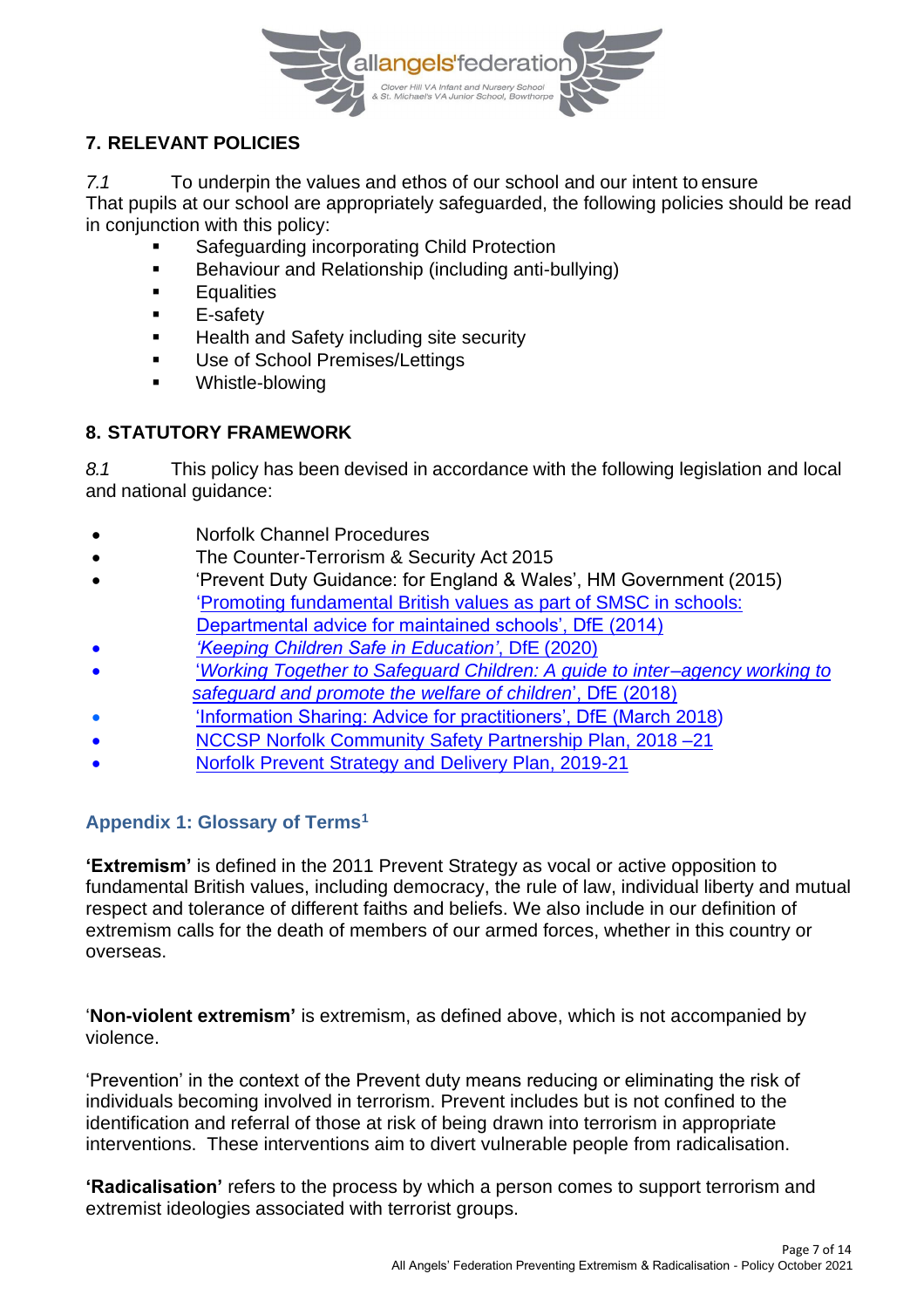

The current UK definition of **'terrorism'** is given in the Terrorism Act 2000 (TACT 200). In summary this defines terrorism as an action that endangers or causes serious violence to a person/people; causes serious damage to property; or seriously interferes or disrupts an electronic system. The use or threat must be designed to influence the government or to intimidate the public and is made for the purpose of advancing a political, religious or ideological cause.

**'Terrorist-related offences'** are those (such as murder) which are not offences in terrorist legislation, but which are judged to be committed in relation to terrorism.

**'Vulnerability'** describes the condition of being capable of being injured; difficult to defend; open to moral or ideological attack. Within Prevent, the word describes factors and charactisterics associated with being susceptible to radicalisation.

## **Appendix 2: Warning Signs/Indicators of Concern**

There is no such thing as a "typical extremist": those who become involved in extremist actions come from a range of backgrounds and experiences, and most individuals, even those who hold radical views, do not become involved in violent extremist activity.

Pupils may become susceptible to radicalisation through a range of social, personal and environmental factors. It is vital that school staff are able to recognise those vulnerabilities. However, this list is not exhaustive, nor does it mean that all young people experiencing the above are at risk of radicalisation for the purposes of violent extremism.

Factors which may make pupils more vulnerable may include:

**Identity Crisis:** the pupil is distanced from their cultural/religious heritage and experiences discomfort about their place in society.

**Personal Crisis:** the pupil may be experiencing family tensions; a sense of isolation; low self-esteem; they may have dissociated from their existing friendship group and become involved with a new and different group of

friends; they may be searching for answers to questions about identity, faith and belonging. **Personal Circumstances:** migration; local community tensions and events affecting the pupil's country or region of origin may contribute to a sense of grievance that is triggered by personal experience of racism or discrimination or aspects of Government policy.

**Unmet Aspirations**: the pupil may have perceptions of injustice; a feeling of failure; rejection of civic life.

**Experiences of Criminality**: involvement with criminal groups, imprisonment, poor resettlement or reintegration.

**Special Educational Need**: pupils may experience difficulties with social interaction, empathy with others, understanding the consequences of their actions and awareness of the motivations of others.

Pupils who are vulnerable to radicalisation may also be experiencing:

- Substance and alcohol misuse
- Peer pressure
- Influence from older people or via the Internet
- **Bullving**
- Domestic violence
- Race/hate crime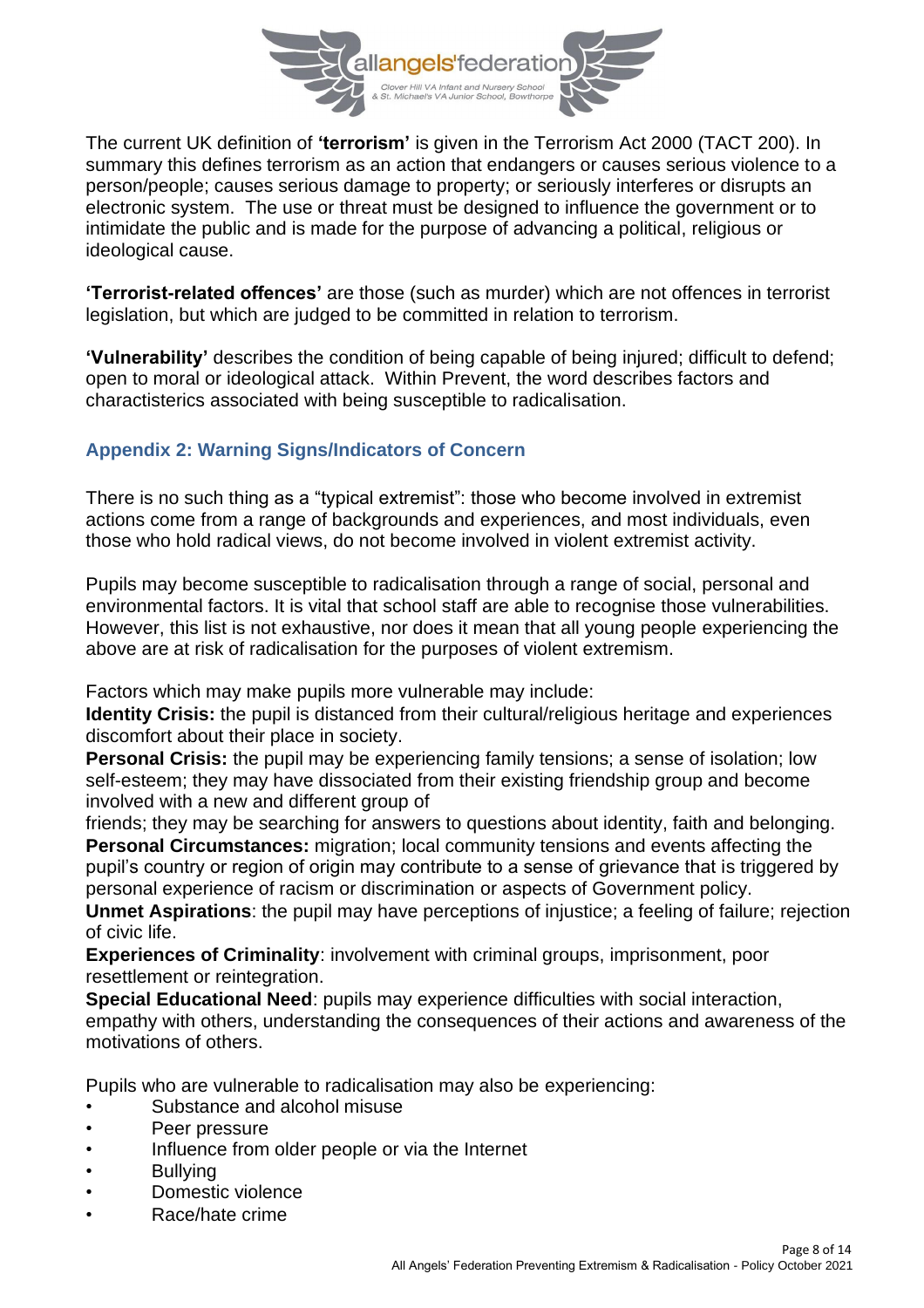

Behaviours which may indicate a child is at risk of being radicalised or exposed to extremist views could include:

- Being in contact with extremist recruiters and/or spending increasing time in the company of other suspected extremists;
- Loss of interest in other friends and activities not associated with the extremist ideology, group or cause;
- Pupils accessing extremist material online, including through social networking sites;
- Possessing or accessing materials or symbols associated with an extremist cause;
- Using extremist narratives and a global ideology to explain personal disadvantage;
- Pupils voicing opinions drawn from extremist ideologies and narratives, this may include justifying the use of violence to solve societal issues; Graffiti symbols, writing or art work promoting extremist messages or images;
- Significant changes to appearance and/or behaviour increasingly centred on an extremist ideology, group or cause;
- Changing their style of dress or personal appearance to accord with the group;
- Attempts to recruit others to the group/cause;
- Using insulting to derogatory names for another group;
- Increase in prejudice-related incidents committed by that person these may include:
	- physical or verbal assault
	- provocative behaviour
	- damage to property
	- derogatory name calling
	- possession of prejudice-related materials
	- prejudice related ridicule or name calling
	- inappropriate forms of address
	- refusal to co-operate
	- attempts to recruit to prejudice-related organisations
	- condoning or supporting violence towards others.

Parental reports of changes in behaviour, friendship or actions and requests for assistance; Partner schools, local authority services, and police reports of issues affecting pupils in other schools.

<sup>&</sup>lt;sup>1</sup> Taken from Prevent Duty Guidance: England & Wales, HM Government 2015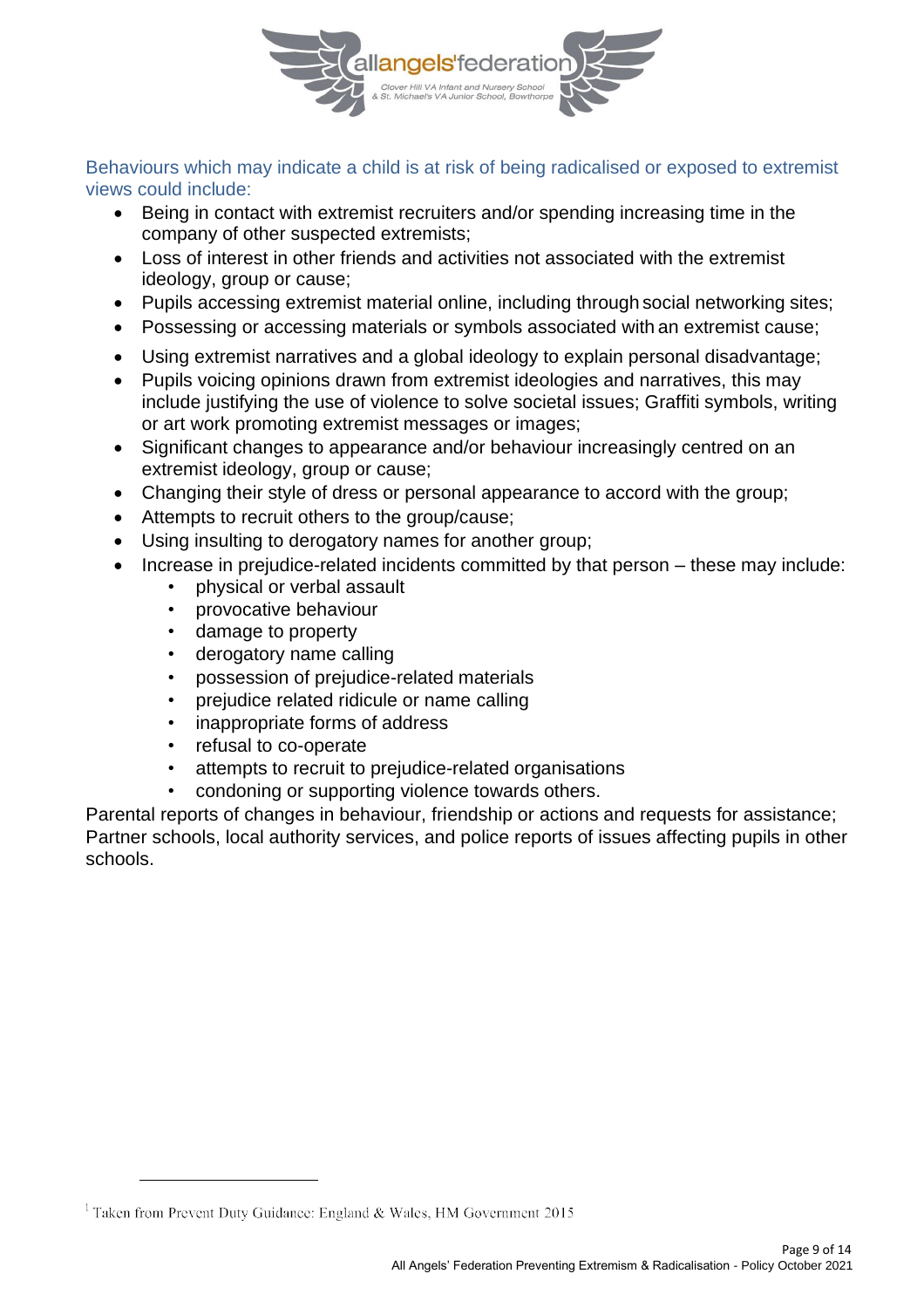## Appendix 3: **Person Vulnerable to Radicalisation (VTR) Referral Form**

Apr 2016



RESTRICTED WHEN COMPLETE

| Section 1: Person referring to complete<br>(please expand boxes as required) |  |  |  |  |
|------------------------------------------------------------------------------|--|--|--|--|
| Subject's full Name (include all known inc<br>alias/maiden if relevant)      |  |  |  |  |
| Date and place of birth                                                      |  |  |  |  |
| <b>Full Address</b>                                                          |  |  |  |  |
| Spouse/Partner/Parents' names/D.O.B                                          |  |  |  |  |
| <b>Children/Siblings names/D.O.B</b>                                         |  |  |  |  |

#### **Reason for Referral**

| Background and risk issues - Page 4 offers guidance notes (include chronology if known) |       |  |
|-----------------------------------------------------------------------------------------|-------|--|
| Faith / Ideology                                                                        |       |  |
|                                                                                         |       |  |
|                                                                                         |       |  |
|                                                                                         |       |  |
| Personal / emotional & Social                                                           |       |  |
|                                                                                         |       |  |
|                                                                                         |       |  |
|                                                                                         |       |  |
| Risk / Protective factors                                                               |       |  |
|                                                                                         |       |  |
|                                                                                         |       |  |
| Referrers full name, role,<br>contact details & date<br>submitted.                      |       |  |
|                                                                                         | Date: |  |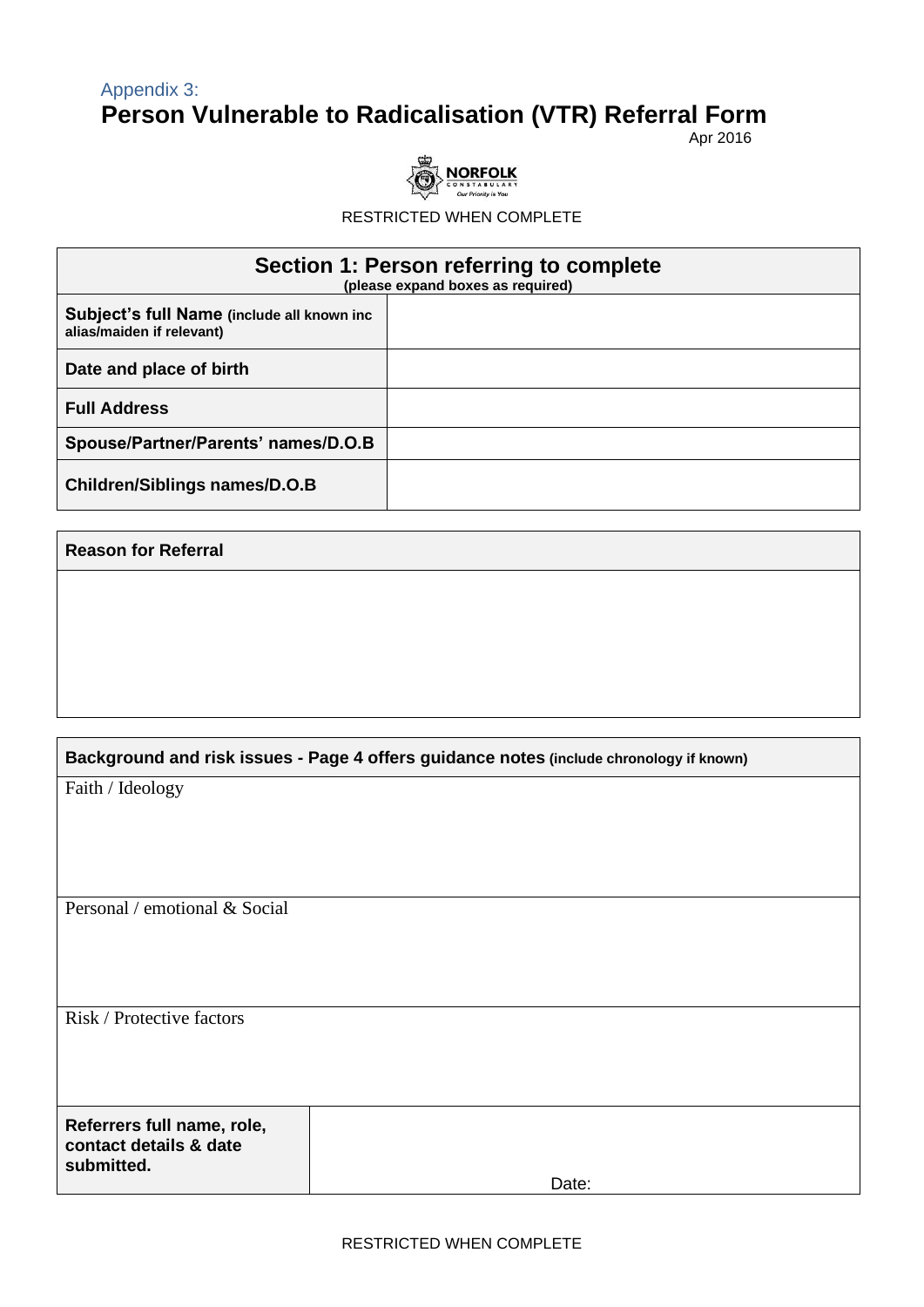## **Person Vulnerable to Radicalisation (VTR) Referral Form**

Apr 2016



RESTRICTED WHEN COMPLETE

**Once completed, email to Norfolk Multi Agency Safeguarding Hub:** 

[mash.mast@norfolk.pnn.police.uk](mailto:mash.mast@norfolk.pnn.police.uk)

**Section 2: MASH forward to** 

**Special Branch by e-mail SpecialBranchFIMU@norfolk.pnn.police.uk Deconfliction checks completed by SB, form then returned to MASH**

#### **MASH complete agency checks**

| .g -<br>This process must only take place after SB deconfliction checks - then return to Special Branch |        |  |
|---------------------------------------------------------------------------------------------------------|--------|--|
| MASH system checks (please expand boxes as required)                                                    |        |  |
| Police inc. CIS, PNC, PND □                                                                             |        |  |
| <b>Adult Services</b>                                                                                   | $\Box$ |  |
| <b>Children's Services</b>                                                                              | $\Box$ |  |
| <b>Education</b>                                                                                        | $\Box$ |  |
| <b>General Health</b>                                                                                   | $\Box$ |  |
| <b>Mental Health</b>                                                                                    | $\Box$ |  |
| Other (please state)                                                                                    |        |  |

**Send to Special Branch by e-mail: [SpecialBranchFIMU@norfolk.pnn.police.uk](mailto:SpecialBranchFIMU@norfolk.pnn.police.uk)**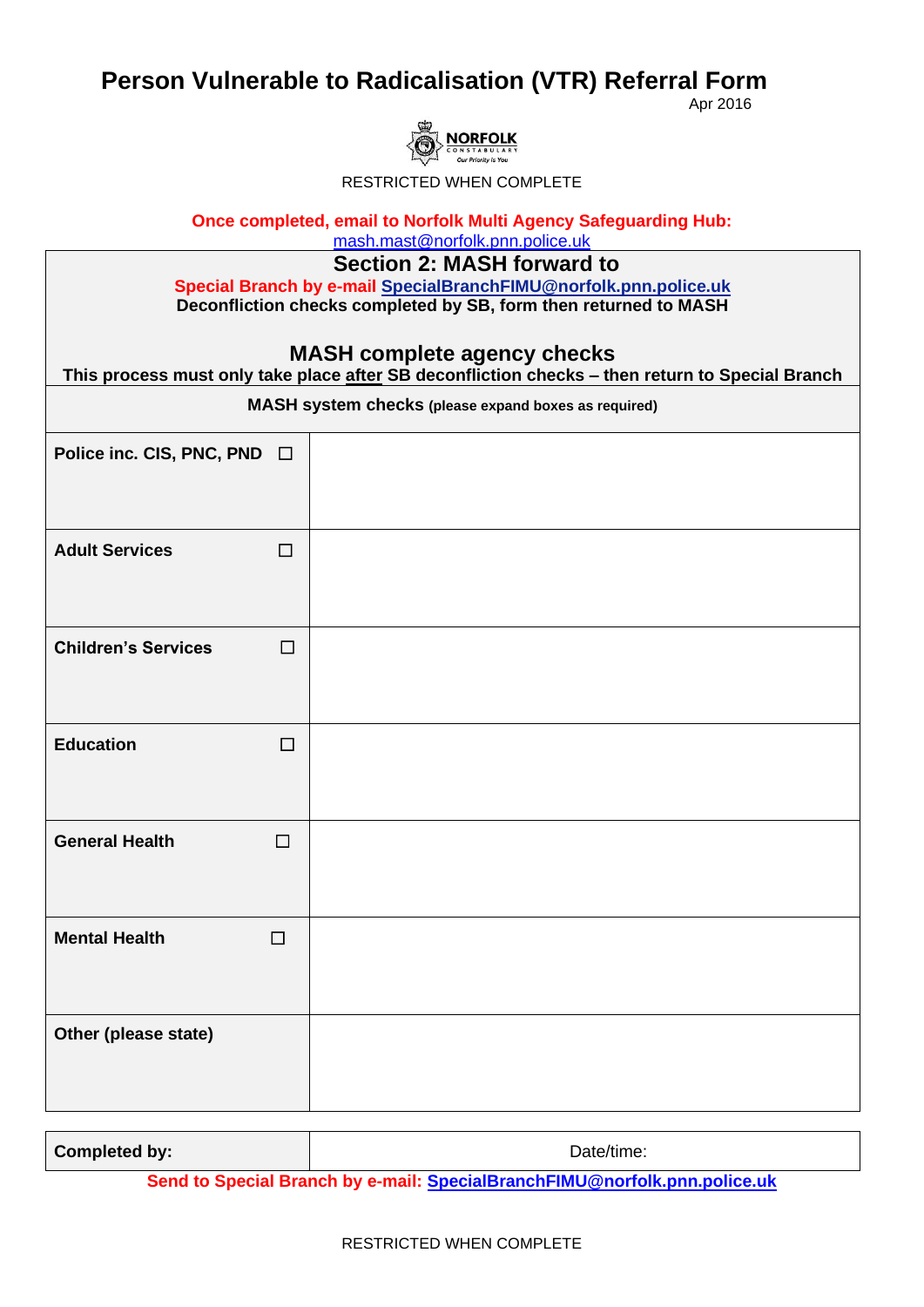# **Person Vulnerable to Radicalisation (VTR) Referral Form**

Apr 2016



RESTRICTED WHEN COMPLETE

| <b>Section 3: Norfolk Special Branch to complete</b>                                                                                                |                                                                                                                                                                                                                                   |  |
|-----------------------------------------------------------------------------------------------------------------------------------------------------|-----------------------------------------------------------------------------------------------------------------------------------------------------------------------------------------------------------------------------------|--|
| <b>SPOE to enter on to FIMU</b><br>sheet then email to<br><b>Prevent lead/deputy</b>                                                                | SPOE:<br>Sent to:<br>Time:<br>Date:                                                                                                                                                                                               |  |
| <b>Deconfliction checks by</b><br><b>Prevent lead/deputy</b><br>(local/Nat NSBIS, DTU, CMIS)                                                        | Conflict<br>If yes, stop, back to SPOE;<br>$\Box$<br>No conflict $\Box$<br>If no, proceed to next point;<br>Prevent assessment by:                                                                                                |  |
| <b>Suitable for CHANNEL</b><br>support:                                                                                                             | <b>YES</b><br>If yes, individual needs entering on CMIS at this point.<br><b>NO</b>                                                                                                                                               |  |
| <b>Reasons</b>                                                                                                                                      |                                                                                                                                                                                                                                   |  |
| If No, is there an apparent<br>vulnerability to radicalisation<br>to manage outside of<br><b>CHANNEL through Prevent</b><br><b>Case Management?</b> | <b>YES</b><br>П<br><b>NO</b>                                                                                                                                                                                                      |  |
| If No, is there another<br>safeguarding issue apparent<br>but no signs of a<br>vulnerability to<br>radicalisation?                                  | <b>YES</b><br>$\Box$<br>Raise this with a MASH supervisor, agree outcome and refer<br>back to MASH by email as necessary.<br><b>NO</b><br>Decision to close referral made by:<br>Date/Time<br>Detail where rationale is recorded: |  |
| <b>Referrer notified of outcome</b>                                                                                                                 | Date/Time:<br>By:                                                                                                                                                                                                                 |  |
| Guidance notes for completing this referral form                                                                                                    |                                                                                                                                                                                                                                   |  |

This form is to help you refer concerns about an individual who may be vulnerable to being drawn into terrorism. Below are questions which may help you to quantify and structure your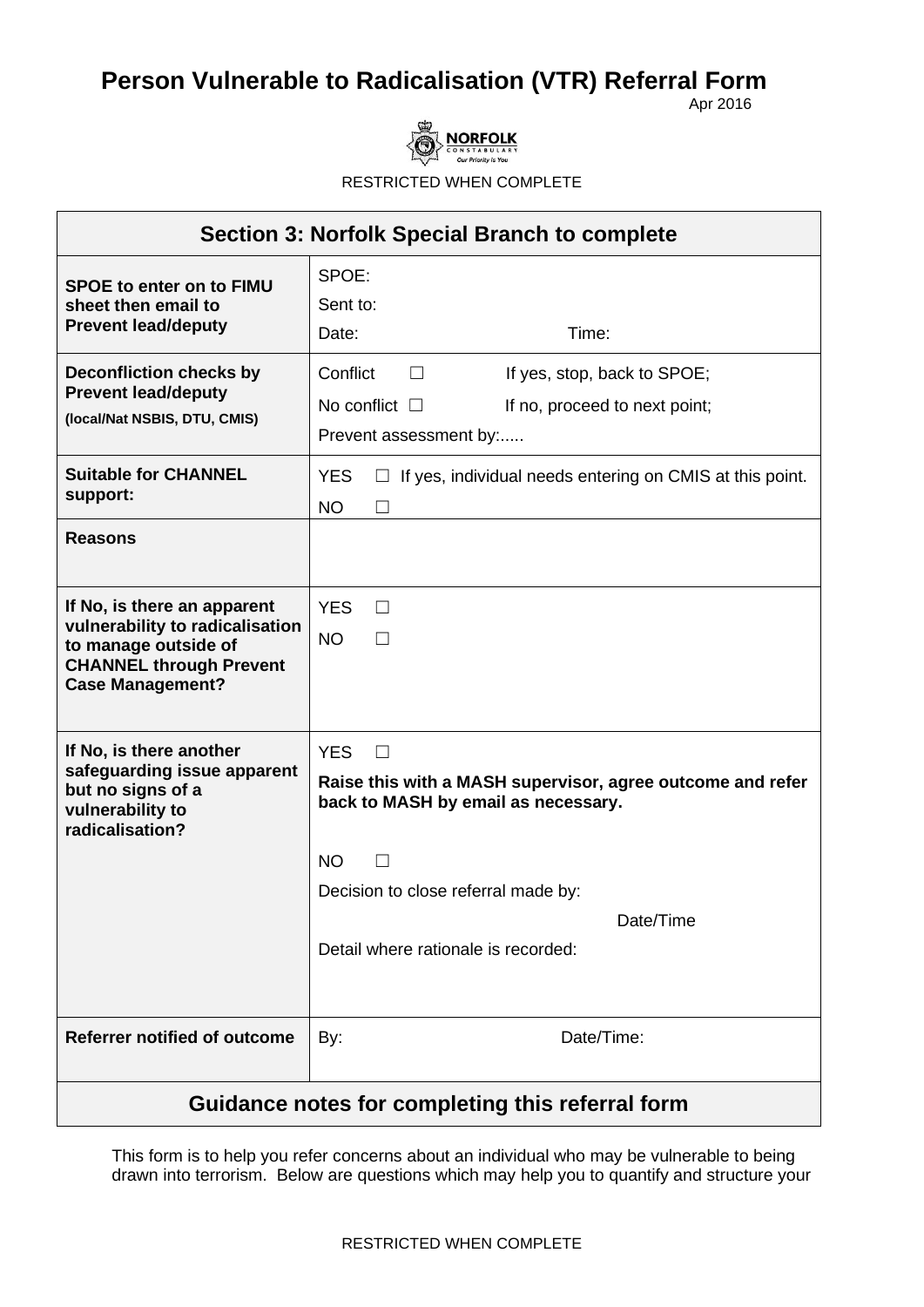concerns. The list is not exhaustive and other factors may be present but they are intended as a guide to help communicate your professional judgement about what has led you to make this referral.

#### **Faith / ideology**

Are they new to a particular faith / faith strand?

Do they seem to have naïve or narrow religious or political views?

Have there been sudden changes in their observance, behaviour, interaction or attendance at their place of worship / organised meeting?

Have there been specific examples or is there an undertone of " Them and Us " language or violent rhetoric being used or behaviour occurring?

Is there evidence of increasing association with a closed tight knit group of individuals / known recruiters / extremists / restricted events?

Are there particular grievances either personal or global that appear to be unresolved / festering?

Has there been an increase in unusual travel abroad without satisfactory explanation?

#### **Personal / emotional / social issues**

Is there conflict with their families regarding religious beliefs / lifestyle choices?

Is there evidence of cultural anxiety and / or isolation linked to insularity / lack of integration?

Is there evidence of increasing isolation from family, friends or groups towards a smaller group of individuals or a known location?

Is there history in petty criminality and / or unusual hedonistic behaviour (alcohol/drug use, casual sexual relationships, and addictive behaviours)?

Have they got / had extremist propaganda materials (DVDs, CDs, leaflets etc.) in their possession?

Do they associate with negative / criminal peers or known groups of concern?

Are there concerns regarding their emotional stability and or mental health?

Is there evidence of participation in survivalist / combat simulation activities, e.g. paint balling?

#### **Risk / Protective Factors**

What are the specific factors which are contributing towards making the individual more vulnerable to radicalisation? E.g; mental health, language barriers, cultural anxiety, impressionability, criminality, specific grievance, transitional period in life etc. Is there any evidence of others targeting or exploiting these vulnerabilities or risks?

What factors are already in place or could be developed to firm up support for the individual or help them increase their resilience to negative influences? E.g. positive family ties, employment, mentor / agency input etc.